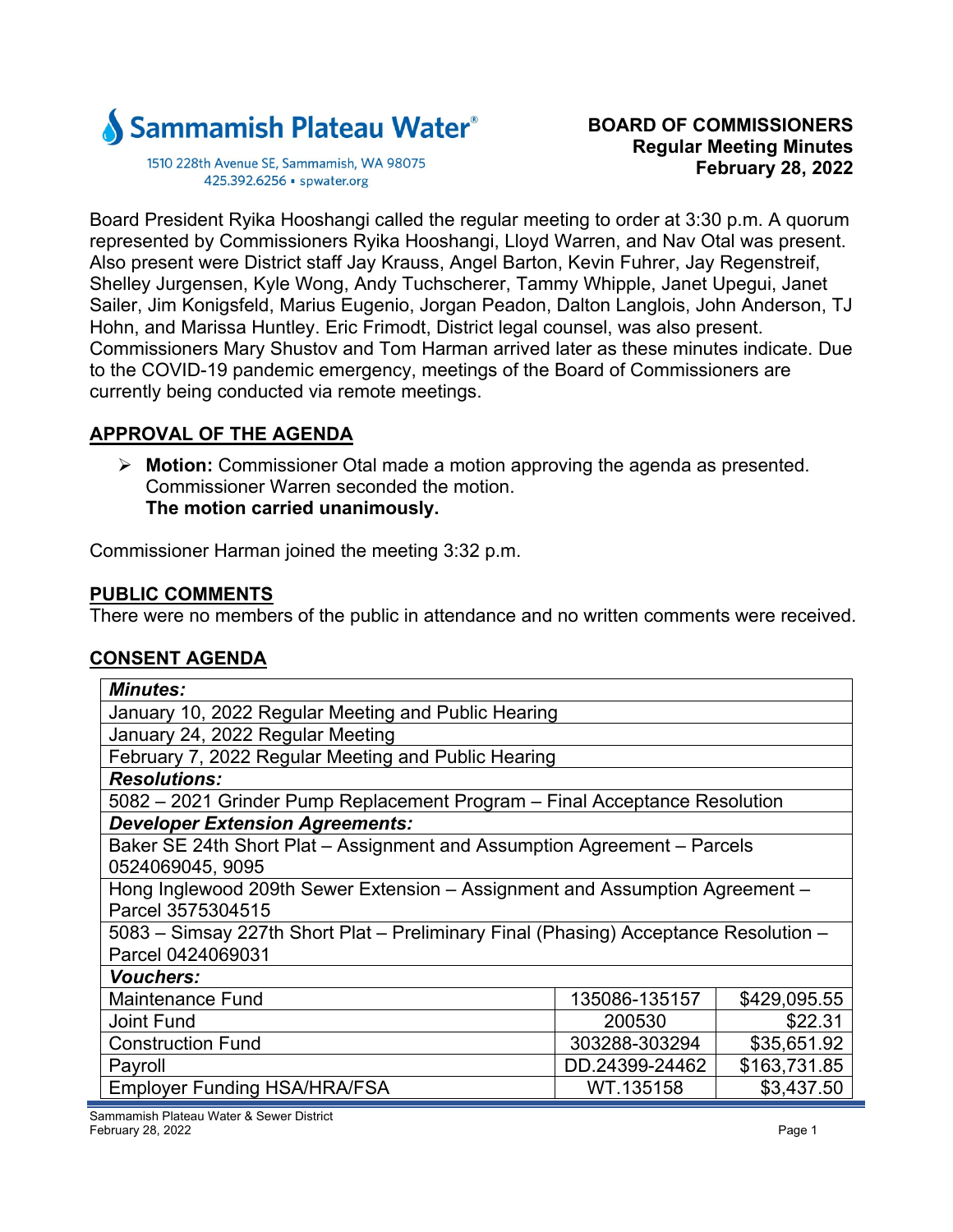| Department of Retirement - Public Employees<br><b>Retirement System</b> | WT.135159      | \$38,962.80    |
|-------------------------------------------------------------------------|----------------|----------------|
| Health Equity - Health Savings Account                                  | WT.135160      | \$1,935.99     |
| ICMA - Deferred Compensation                                            | WT.135161      | \$4,922.99     |
| King County Finance - Payroll Taxes                                     | WT.135162      | \$62,653.64    |
| WA State Support Registry (Division of Child<br>Support)                | WT.135163      | \$276.92       |
| WA State Treasurer - Deferred Compensation                              | WT.135164      | \$2,835.50     |
| <b>Maintenance Fund</b>                                                 | 135165-135242  | \$1,207,868.64 |
| <b>Construction Fund</b>                                                | 303295-303303  | \$170,097.14   |
| Payroll                                                                 | DD.24463-24526 | \$163,170.45   |
| Department of Retirement - Public Employees<br><b>Retirement System</b> | WT.135243      | \$39,018.56    |
| Health Equity - Health Savings Account                                  | WT.135244      | \$1,885.99     |
| ICMA - Deferred Compensation                                            | WT.135245      | \$5,272.99     |
| King County Finance - Payroll Taxes                                     | WT.135246      | \$62,847.76    |
| WA State Support Registry (Division of Child<br>Support)                | WT.135247      | \$276.92       |
| WA State Treasurer - Deferred Compensation                              | WT.135248      | \$2,877.00     |
| Total                                                                   |                | \$2,396,842.42 |

### **Motion:** Commissioner Warren made a motion approving the consent agenda as presented. Commissioner Harman seconded the motion. **The motion carried unanimously.**

Commissioner Shustov joined the meeting at 3:34 p.m.

# **A. PRESENTATION OF WATER RESOURCE PORTFOLIO**

Whipple presented the Water Resources Portfolio Report as of December 31, 2021. Then Hohn reviewed the Microsoft Power BI water resources dashboards.

# **B. PRESENTATION OF NORTH SEWER SERVICE AREA – CUSTOMER AND COMMITMENT TRACKING REPORT**

Regenstreif reviewed the North Sewer Service Area customer and commitment metrics. Regenstreif advised that the metrics will be tracked and reported monthly to the Board.

# **C. REVIEW OF FINAL RETREAT TOPICS**

Commissioners provided input on the retreat topics. There was agreement among the Board to remove the discussion of Board team building and to add a discussion on franchises.

# **D. REVIEW OF REVISED COMMISSIONER COMPENSATION FORM**

Huntley reviewed the revisions proposed to the Claim for Commissioner Compensation/ Expense Reimbursement form (Form).